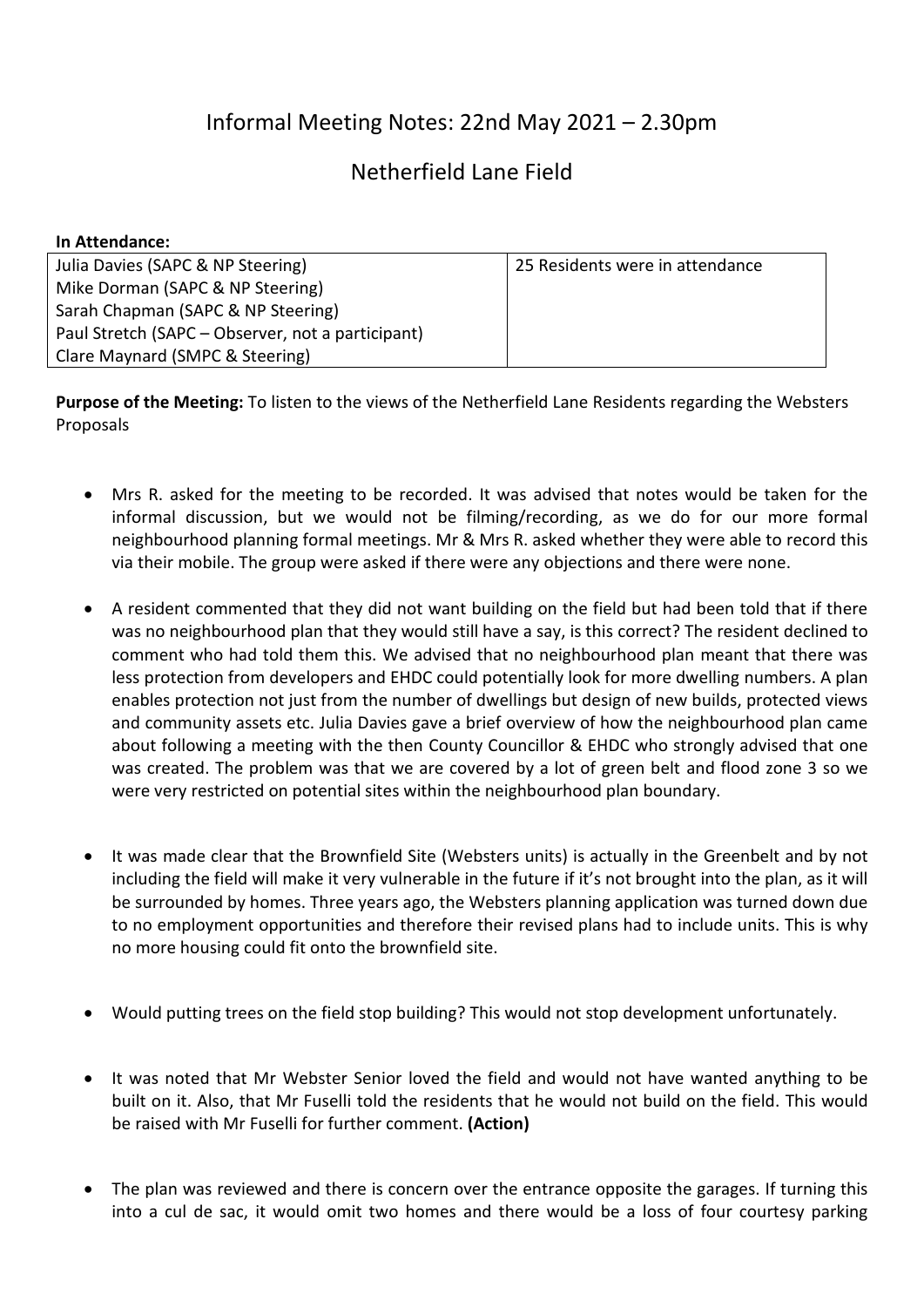spaces. The entrance should be placed further down the Lane to prevent this. It was agreed we would talk to Websters. **(Action)**

- Would there be a loss of house pricing if there is a loss of parking? Prices of housing is usually affected by demand, but we cannot categorically confirm whether a home's value would reduce due to the loss of 'courtesy' parking. However, as with the action point above, we will talk with Websters regarding their plans.
- It was suggested that LVRP release some of their land to accommodate parking for visitors such as dog walkers & fishermen to their land, as they have in Marsh Lane. A lot of cars that park along Netherfield Lane, are those using the LVRP. This was a valid suggestion and one that we would speak to LVRP about **(Action)**
- Traffic calming is required on Roydon Road where it's very dangerous, especially the turning into the Lane. All agreed and this is an action point for the Transport Group to take up with EHDC & County Councillor. The group were advised that there had been various meetings with EHDC about parking and speeding etc. Surveys continue to be carried out and where EHDC advise that there are no issues in the village, that this is something we disagree with and continue to raise with them **(Action)**
- How many affordable homes were there planned for Websters site? It was advised that this would be approx. 40% which equates to 24 dwellings. It was also advised that if the field was brought into the plan, that the Baesh Trust would work with the developer for 6 community homes to be built. These would be for local people and members of the Baesh Trust. The Chappelfield site would produce 7 affordable homes. It was pointed out that the Catesby site offer is very attractive and would offer more affordable homes. It was made clear that the informal meeting was being given to local residents to discuss the Netherfield Lane issues and was not about other sites. The discussion became heated and a temporary halt to the meeting was introduced to allow calm and respect to be restored.
- It was noted that there is no provision to have affordable on one site. Our priority currently is to find sites.
- A question as to whether a meeting at the Catesby Site or other sites could be offered? There were no plans to hold further informal discussions at other sites but that this will be taken under due consideration **(Action)**
- The residents were told that Websters are willing to sign a covenant that confirms they will not build more dwellings than their plans state if this provides some reassurance to those who feel once the application is approved, that more dwellings would then be built.
- The number of homes were reviewed. On the Brownfield Site there are 20 homes, so this leaves approx. 39 short. The call for sites was mentioned and we advised that The Thames Water site could provide 10 homes and Marsh Lane approx. 20. The BT site is not an option and another site